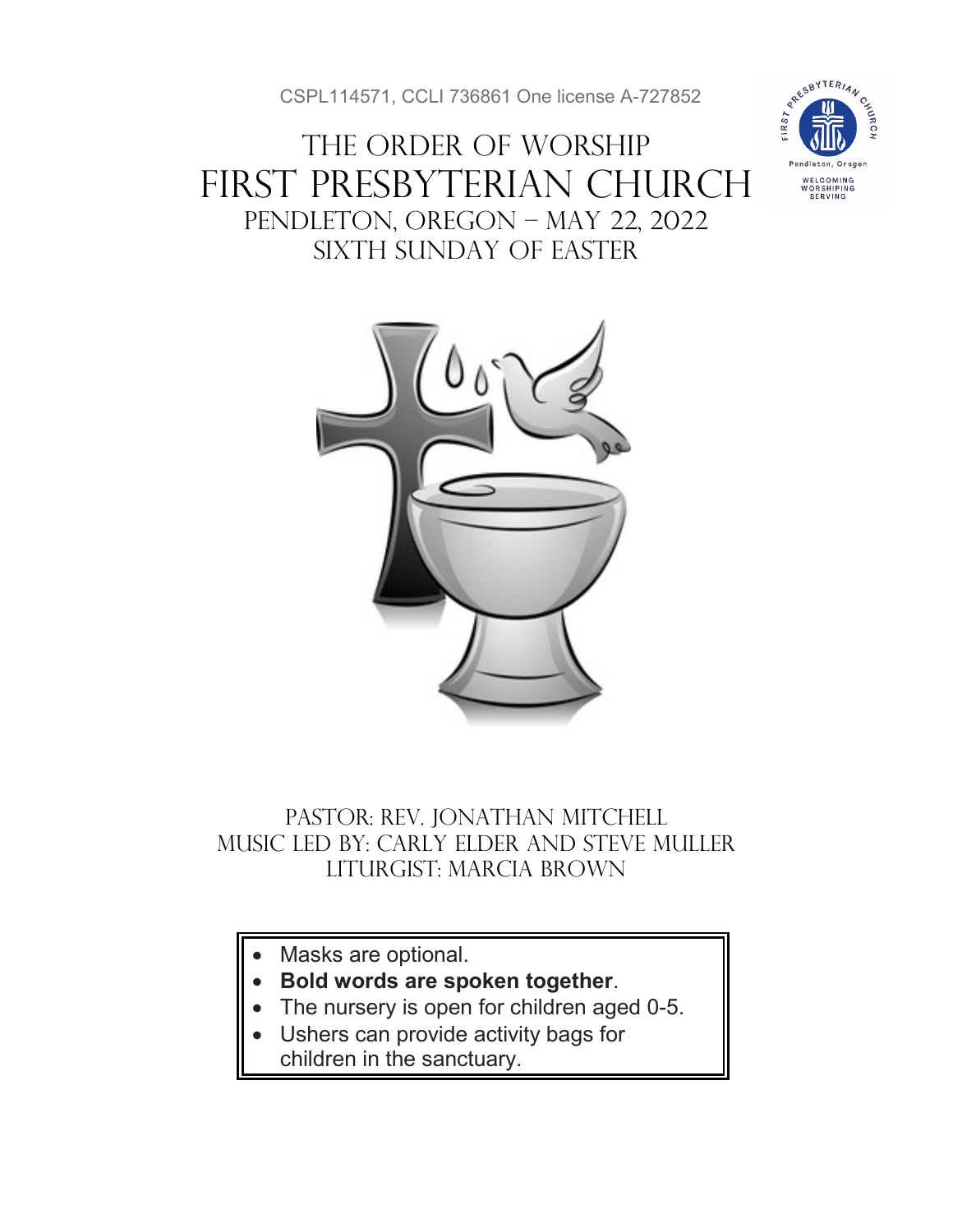## WELCOME & ANNOUNCEMENTS

#### GATHERING PRAYER

#### \*HYMN #403 *Open Now Thy Gates of Beauty*

CALL TO WORSHIP From Psalm 67 May God be gracious to us and bless us and make God's face to shine upon us,

#### **that your way may be known upon earth, your saving power among all nations.**

Let the peoples praise you, O God;

let all the peoples praise you.

**Let the nations be glad and sing for joy, for you judge the peoples with equity and guide the nations upon earth.** 

Let the peoples praise you, O God;

let all the peoples praise you.

**The earth has yielded its increase;** 

**God, our God, has blessed us.**

May God continue to bless us.

**Let all the ends of the earth revere the LORD.**

#### 7PRAYER OF CONFESSION

**Eternal God, in whom we live and move and have our being, whose face is hidden from us by our sins, and whose mercy we forget in the blindness of our hearts:** 

**Cleanse us from all our offenses, and deliver us from proud thoughts and vain desires, that with reverent and humble hearts we may draw near to you, confessing our faults, confiding in your grace, and finding in you our refuge and strength; through Jesus Christ your Son.**

(time for silent, personal confession)

#### ASSURANCE OF PARDON From Col. 2:12

Because we were buried with Christ in the waters of baptism, we are also raised to new life with him.

Join me in these words of forgiveness:

**By the grace of Jesus Christ, we are forgiven.**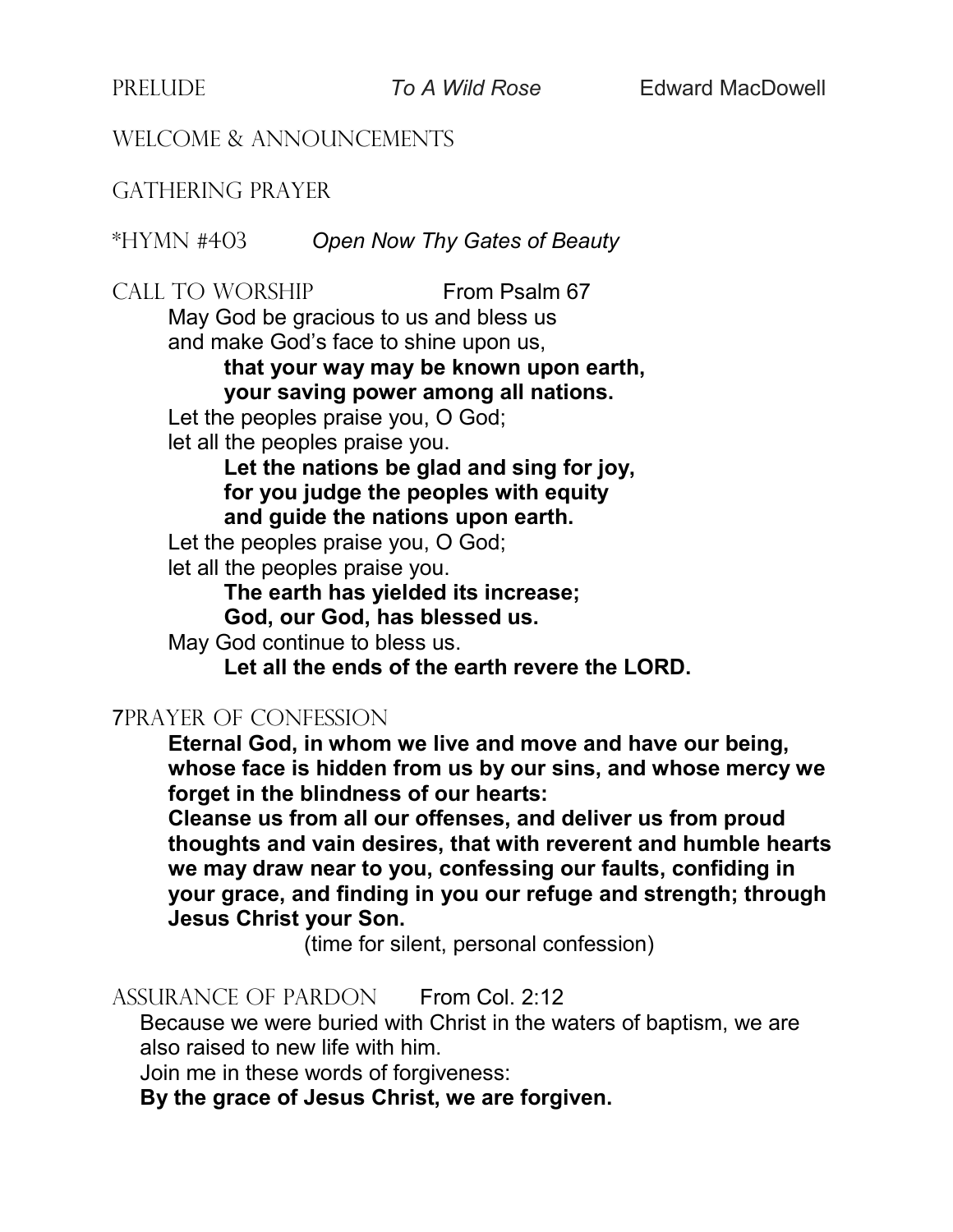#### \*GLORIA PATRI

#### *Glory be to the Father, and to the Son, and to the Holy Ghost; As it was in the beginning, is now, and ever shall be, world without end. Amen. Amen.*

## \*PASSING OF THE PEACE From John 14

In forgiveness and grace, Christ gives us peace that is beyond worldly cares. Let us share that peace with one another. May the peace of Christ be with you. **And also with you!**

| Standin' in the Need of Prayer<br>ANTHEM<br><b>Choir Accompanied by Denise Owen</b> |           | Cherwien      |
|-------------------------------------------------------------------------------------|-----------|---------------|
| FIRST SCRIPTURE LESSON                                                              | NT p.121  | Acts 10:34-48 |
| <b>GOSPEL LESSON</b>                                                                | NT p. 103 | John 14:23-29 |
| <b>SERMON</b>                                                                       | Peace     |               |
|                                                                                     |           |               |

\*Hymn #482 *Baptized in Water*

SACRAMENT OF BAPTISM - Jacob Michael Hernberg Apostles' Creed

> **I believe in God, the Father almighty, creator of heaven and earth.**

**I believe in Jesus Christ, God's only Son, our Lord, who was conceived by the Holy Spirit, born of the Virgin Mary, suffered under Pontius Pilate, was crucified, died, and was buried; he descended to the dead. On the third day he rose again; he ascended into heaven, he is seated at the right hand of the Father, and he will come to judge the living and the dead.**

**I believe in the Holy Spirit, the holy catholic church, the communion of saints, the forgiveness of sins, the resurrection of the body, and the life everlasting. Amen.**

OFFERING *How Our Hearts with Joy Abound* \*Doxology GTG #607

PRAYER OF DEDICATION, JOYS, CONCERNS, AND THE LORD'S PRAYER